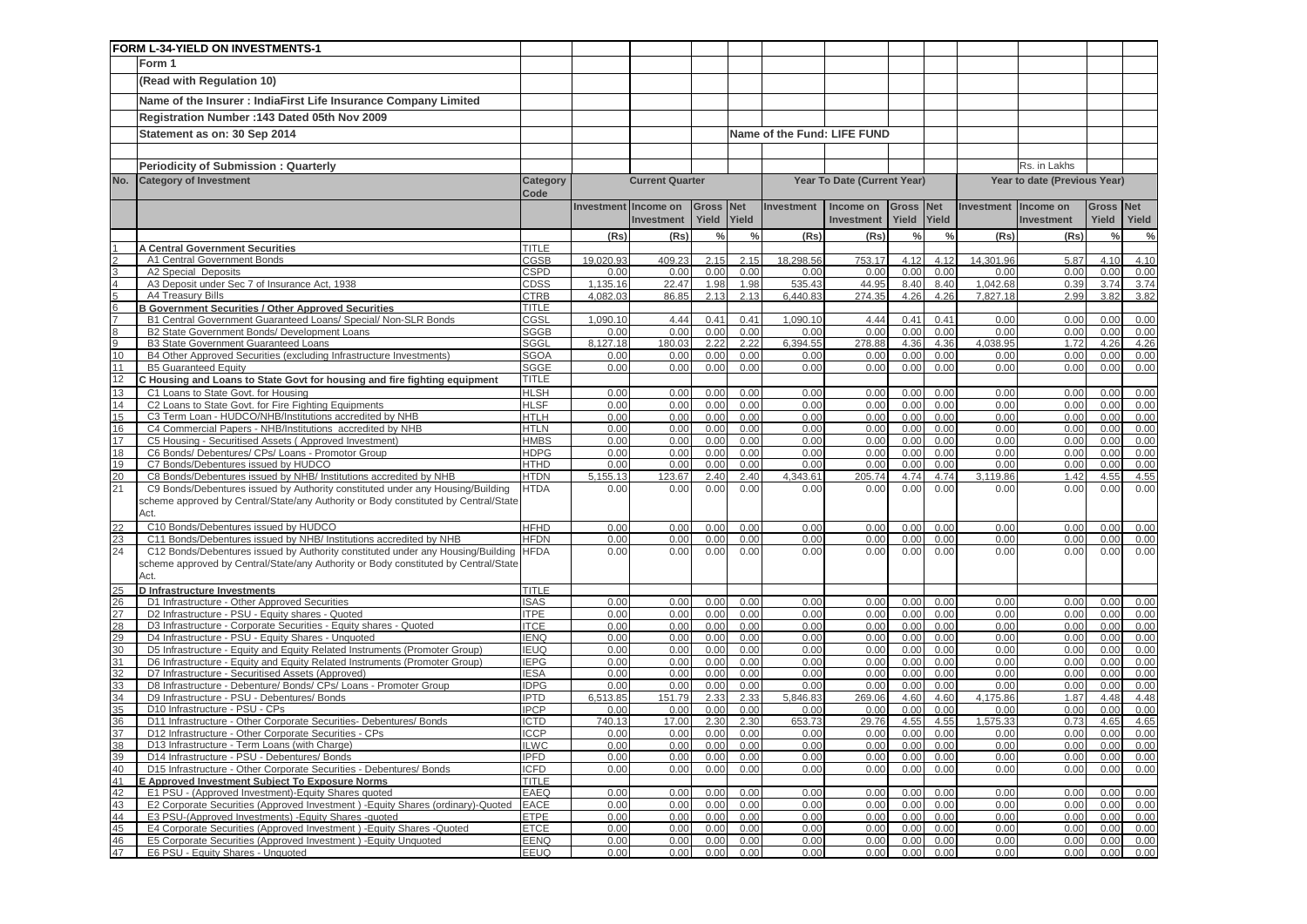| 48       | E7 Equity Shares - Companies incorporated outside India (invested prior to IRDA<br>Regulations)                                                               | <b>EFES</b>         | 0.00             | 0.00          | 0.00         | 0.00         | 0.00             | 0.00          | 0.00         | 0.00         | 0.00                           | 0.00                   | 0.00         | 0.00         |
|----------|---------------------------------------------------------------------------------------------------------------------------------------------------------------|---------------------|------------------|---------------|--------------|--------------|------------------|---------------|--------------|--------------|--------------------------------|------------------------|--------------|--------------|
| 49       | E8 Equity Shares (incl. Equity related Instruments) - Promoter Group                                                                                          | EEPG                | 0.00             | 0.00          | 0.00         | 0.00         | 0.00             | 0.00          | 0.00         | 0.00         | 0.00                           | 0.00                   | 0.00         | 0.00         |
| 50       | E9 Corporate Securities - Bonds - Taxable                                                                                                                     | EPBT                | 0.00             | 0.00          | 0.00         | 0.00         | 0.00             | 0.00          | 0.00         | 0.00         | 0.00                           | 0.00                   | 0.00         | 0.00         |
| 51       | E10 Corporate Securities - Bonds - Tax free                                                                                                                   | EPBF                | 0.00             | 0.00          | 0.00         | 0.00         | 0.00             | 0.00          | 0.00         | 0.00         | 0.00                           | 0.00                   | 0.00         | 0.00         |
| 52<br>53 | E11 Corporate Securities (Approved Investment) -Pref Shares<br>E12 Corporate Securities (Approved Investment) - Investment in Subsidiaries                    | EPNQ<br><b>ECIS</b> | 0.00<br>0.00     | 0.00<br>0.00  | 0.00<br>0.00 | 0.00<br>0.00 | 0.00<br>0.00     | 0.00<br>0.00  | 0.00<br>0.00 | 0.00<br>0.00 | 0.00<br>0.00                   | 0.00<br>0.00           | 0.00<br>0.00 | 0.00<br>0.00 |
| 54       | E13 Corporate Securities (Approved Investment) -Debentures                                                                                                    | <b>ECOS</b>         | 765.94           | 18.83         | 2.46         | 2.46         | 583.97           | 29.11         | 4.99         | 4.99         | 408.74                         | 0.21                   | 5.12         | 5.12         |
| 55       | E14 Corporate Securities - Debentures/ Bonds/ CPs/ Loans - Promoter Group                                                                                     | <b>EDPG</b>         | 0.00             | 0.00          | 0.00         | 0.00         | 0.00             | 0.00          | 0.00         | 0.00         | 0.00                           | 0.00                   | 0.00         | 0.00         |
| 56       | E15 Corporate Securities (Approved Investment) -Derivative Instruments                                                                                        | <b>ECDI</b>         | 0.00             | 0.00          | 0.00         | 0.00         | 0.00             | 0.00          | 0.00         | 0.00         | 0.00                           | 0.00                   | 0.00         | 0.00         |
| 57       | E16 Investment Properties - Immovable                                                                                                                         | <b>EINP</b>         | 0.00             | 0.00          | 0.00         | 0.00         | 0.00             | 0.00          | 0.00         | 0.00         | 0.00                           | 0.00                   | 0.00         | 0.00         |
| 58       | E17 Loans - Policy Loans                                                                                                                                      | <b>ELPL</b>         | 0.00             | 0.00          | 0.00         | 0.00         | 0.00             | 0.00          | 0.00         | 0.00         | 0.00                           | 0.00                   | 0.00         | 0.00         |
| 59       | E18 Loans Secured Loans -Mortgage of Property in India (term Loan)                                                                                            | <b>ELMI</b>         | 0.00             | 0.00          | 0.00         | 0.00         | 0.00             | 0.00          | 0.00         | 0.00         | 0.00                           | 0.00                   | 0.00         | 0.00         |
| 60       | E19 Loans Secured Loans -Mortgage of Property outside India (term Loan)                                                                                       | ELMO                | 0.00<br>1.632.16 | 0.00          | 0.00         | 0.00         | 0.00             | 0.00          | 0.00         | 0.00         | 0.00<br>2.843.96               | 0.00                   | 0.00         | 0.00         |
| 61<br>62 | E20 Deposits - Deposit with scheduled banks<br>E21 Deposits - CDs with Scheduled Banks                                                                        | ECDB<br><b>EDCD</b> | 0.00             | 42.63<br>0.00 | 2.61<br>0.00 | 2.61<br>0.00 | 1,636.73<br>0.00 | 86.20<br>0.00 | 5.27<br>0.00 | 5.27<br>0.00 | 0.00                           | 1.53<br>0.00           | 5.38<br>0.00 | 5.38<br>0.00 |
| 63       | E22 Deposits - Money at call and short notice with banks / Repo                                                                                               | <b>ECMR</b>         | 0.00             | 0.00          | 0.00         | 0.00         | 0.00             | 0.00          | 0.00         | 0.00         | 0.00                           | 0.00                   | 0.00         | 0.00         |
| 64       | E23 CCIL (Approved Investement) - CBLO                                                                                                                        | <b>ECBO</b>         | 9,360.71         | 188.88        | 2.02         | 2.02         | 9,801.53         | 394.00        | 4.02         | 4.02         | 4,136.15                       | 1.59                   | 3.84         | 3.84         |
| 65       | E24 Commercial Papers issued by all India Financial Institutions rated very strong ECCP                                                                       |                     | 0.00             | 0.00          | 0.00         | 0.00         | 0.00             | 0.00          | 0.00         | 0.00         | 0.00                           | 0.00                   | 0.00         | 0.00         |
|          | or more                                                                                                                                                       |                     |                  |               |              |              |                  |               |              |              |                                |                        |              |              |
| 66       | E25 Application Money                                                                                                                                         | <b>ECAM</b>         | 0.00             | 0.00          | 0.00         | 0.00         | 0.00             | 0.00          | 0.00         | 0.00         | 0.00                           | 0.00                   | 0.00         | 0.00         |
| 67       | E26 Deposit with Primary Dealers duly recognised by RBI                                                                                                       | <b>EDPD</b>         | 0.00             | 0.00          | 0.00         | 0.00         | 0.00             | 0.00          | 0.00         | 0.00         | 0.00                           | 0.00                   | 0.00         | 0.00         |
| 68       | E27 Perpetual Debt Instruments of Tier I and II Capital issued by PSU Banks                                                                                   | <b>EUPD</b>         | 0.00             | 0.00          | 0.00         | 0.00         | 0.00             | 0.00          | 0.00         | 0.00         | 0.00                           | 0.00                   | 0.00         | 0.00         |
| 69<br>70 | E28 Perpetual Debt Instruments of Tier I and II Capital issued by Non-PSU Banks<br>E29 Perpetual Non-Cum. P.Shares and Redeemable Cumulative P.Shares of Tier | EPPD<br><b>EUPS</b> | 0.00<br>0.00     | 0.00<br>0.00  | 0.00<br>0.00 | 0.00<br>0.00 | 0.00<br>0.00     | 0.00<br>0.00  | 0.00<br>0.00 | 0.00<br>0.00 | 0.00<br>0.00                   | 0.00<br>0.00           | 0.00<br>0.00 | 0.00<br>0.00 |
|          | and 2 Capital issued by PSU Banks                                                                                                                             |                     |                  |               |              |              |                  |               |              |              |                                |                        |              |              |
| 71       | E30 Perpetual Non-Cum. P.Shares and Redeemable Cumulative P.Shares of Tier                                                                                    | <b>EPPS</b>         | 0.00             | 0.00          | 0.00         | 0.00         | 0.00             | 0.00          | 0.00         | 0.00         | 0.00                           | 0.00                   | 0.00         | 0.00         |
|          | and 2 Capital issued by Non-PSU Banks                                                                                                                         |                     |                  |               |              |              |                  |               |              |              |                                |                        |              |              |
| 72       | E31 Foreign Debt Securities (Invested prior to IRDA Regulations)                                                                                              | <b>EFDS</b>         | 0.00             | 0.00          | 0.00         | 0.00         | 0.00             | 0.00          | 0.00         | 0.00         | 0.00                           | 0.00                   | 0.00         | 0.00         |
| 73       | E32 Mutual Funds - Gilt/ G Sec/ Liquid Schemes                                                                                                                | <b>EGMF</b>         | 0.26             | 0.01          | 2.06         | 2.06         | 0.13             | 0.01          | 4.10         | 4.10         | 666.81                         | 0.27                   | 4.10         | 4.10         |
| 74       | E33 Mutual Funds - (under Insurer's Promoter Group)                                                                                                           | <b>EMPG</b>         | 0.00             | 0.00          | 0.00         | 0.00         | 0.00             | 0.00          | 0.00         | 0.00         | 59.51                          | 0.02                   | 2.65         | 2.65         |
| 75       | E34 Net Current Assets (Only in respect of ULIP Business)                                                                                                     | <b>ENCA</b>         | 0.00             | 0.00          | 0.00         | 0.00         | 0.00             | 0.00          | 0.00         | 0.00         | 0.00                           | 0.00                   | 0.00         | 0.00         |
| 76       | Other than Approved Securities                                                                                                                                | TITLE               |                  |               |              |              |                  |               |              |              |                                |                        |              |              |
| 77       | F1 Other than Approved Investments -Bonds -PSU- Taxable                                                                                                       | OBPT                | 0.00             | 0.00          | 0.00         | 0.00         | 0.00             | 0.00          | 0.00         | 0.00         | 0.00                           | 0.00                   | 0.00         | 0.00         |
| 78<br>79 | F2 Other than Approved Investments -Bonds -PSU- Tax free<br>F3 Other than Approved Investments - Equity Shares (incl PSUs and Unlisted)                       | <b>OBPF</b>         | 0.00             | 0.00          | 0.00         | 0.00         | 0.00             | 0.00          | 0.00         | 0.00         | 0.00                           | 0.00                   | 0.00         | 0.00         |
|          |                                                                                                                                                               | <b>OESH</b>         | 0.00             | 0.00          | 0.00         | 0.00         | 0.00             | 0.00          | 0.00         | 0.00         | 0.00                           | 0.00                   | 0.00         | 0.00         |
| 80       | F4 Equity Shares (incl. Equity related Instruments) - Promoter Group                                                                                          | <b>OEPG</b>         | 0.00             | 0.00          | 0.00         | 0.00         | 0.00             | 0.00          | 0.00         | 0.00         | 0.00                           | 0.00                   | 0.00         | 0.00         |
| 81       | F5 Other than Approved Investments -Debentures                                                                                                                | <b>OLDB</b>         | 0.00             | 0.00          | 0.00         | 0.00         | 0.00             | 0.00          | 0.00         | 0.00         | 0.00                           | 0.00                   | 0.00         | 0.00         |
| 82       | F6 Debentures/ Bonds/ CPs/ Loans etc. - Promoter Group                                                                                                        | ODPG<br>OACP        | 0.00<br>0.00     | 0.00          | 0.00         | 0.00         | 0.00<br>0.00     | 0.00          | 0.00<br>0.00 | 0.00         | 0.00<br>0.00                   | 0.00                   | 0.00         | 0.00         |
| 83<br>84 | <b>F7 Commercial Papers</b><br>F8 Other than Approved Investments -Pref Shares                                                                                | <b>OPSH</b>         | 0.00             | 0.00<br>0.00  | 0.00<br>0.00 | 0.00<br>0.00 | 0.00             | 0.00<br>0.00  | 0.00         | 0.00<br>0.00 | 0.00                           | 0.00<br>0.00           | 0.00<br>0.00 | 0.00<br>0.00 |
| 85       | F9 Other than Approved Investments - Venture fund                                                                                                             | <b>OVNF</b>         | 0.00             | 0.00          | 0.00         | 0.00         | 0.00             | 0.00          | 0.00         | 0.00         | 0.00                           | 0.00                   | 0.00         | 0.00         |
| 86       | F10 Other than Approved Investments -Short Trem Loans (Unsecured Deposits)                                                                                    | OSLU                | 0.00             | 0.00          | 0.00         | 0.00         | 0.00             | 0.00          | 0.00         | 0.00         | 0.00                           | 0.00                   | 0.00         | 0.00         |
|          |                                                                                                                                                               |                     |                  |               |              |              |                  |               |              |              |                                |                        |              |              |
| 87       | F11 Other than Approved Investments - Term Loans (without charge)                                                                                             | <b>OTLW</b>         | 0.00             | 0.00          | 0.00         | 0.00         | 0.00             | 0.00          | 0.00         | 0.00         | 0.00                           | 0.00                   | 0.00         | 0.00         |
| 88       | F12 Mutual Funds - Debt/ Income/ Serial Plans/ Liquid Schemes                                                                                                 | <b>OMGS</b>         | 0.00             | 0.00          | 0.00         | 0.00         | 0.00             | 0.00          | 0.00         | 0.00         | 0.00                           | 0.00                   | 0.00         | 0.00         |
| 89       | F13 Mutual Funds - (under Insurer's Promoter Group)                                                                                                           | OMPG                | 0.00             | 0.00          | 0.00         | 0.00         | 0.00             | 0.00          | 0.00         | 0.00         | 0.00                           | 0.00                   | 0.00         | 0.00         |
| 90<br>91 | F14 Derivative Instruments<br>F15 Securitised Assets (underlying assets Housing Loan/ Infrastructure assets)                                                  | OCDI<br><b>OPSA</b> | 0.00<br>0.00     | 0.00<br>0.00  | 0.00<br>0.00 | 0.00<br>0.00 | 0.00<br>0.00     | 0.00<br>0.00  | 0.00<br>0.00 | 0.00<br>0.00 | 0.00<br>0.00                   | 0.00<br>0.00           | 0.00<br>0.00 | 0.00<br>0.00 |
|          |                                                                                                                                                               |                     |                  |               |              |              |                  |               |              |              |                                |                        |              |              |
| 92       | F16 Equity Shares (PSU & Unlisted)                                                                                                                            | OEPU                | 125.00           | 0.00          | 0.00         | 0.00         | 125.00           | 0.00          | 0.00         | 0.00         | 125.00                         | 0.00                   | 0.00         | 0.00         |
| 93       | F17 Investment properties - Immovable                                                                                                                         | OIPI                | 0.00             | 0.00          | 0.00         | 0.00         | 0.00             | 0.00          | 0.00         | 0.00         | 0.00                           | 0.00                   | 0.00         | 0.00         |
|          |                                                                                                                                                               | <b>TOTAL</b>        | 57,748.58        | 1,245.84      | 2.16         | 2.16         | 55,751.00        | 2.369.68      | 4.25         | 4.25         | 44.321.99                      | 18.61                  | 4.17         | 4.17         |
|          |                                                                                                                                                               |                     |                  |               |              |              |                  |               |              |              |                                |                        |              |              |
|          | <b>CERTIFICATION</b>                                                                                                                                          |                     |                  |               |              |              |                  |               |              |              |                                |                        |              |              |
|          |                                                                                                                                                               |                     |                  |               |              |              |                  |               |              |              |                                |                        |              |              |
|          | Certified that the information given herein are correct and complete to the best of my                                                                        |                     |                  |               |              |              |                  |               |              |              | Signature : _                  |                        |              |              |
|          |                                                                                                                                                               |                     |                  |               |              |              |                  |               |              |              |                                |                        |              |              |
|          | Date: 08 Jul 2014                                                                                                                                             |                     |                  |               |              |              |                  |               |              |              |                                | Full Name : KARNI ARHA |              |              |
|          |                                                                                                                                                               |                     |                  |               |              |              |                  |               |              |              | <b>Chief Financial Officer</b> |                        |              |              |
|          | Note: Category of investment (COI) shall be as per Guidelines, as amended from                                                                                |                     |                  |               |              |              |                  |               |              |              |                                |                        |              |              |
|          | 1. Based on daily simple Average of Investments                                                                                                               |                     |                  |               |              |              |                  |               |              |              |                                |                        |              |              |
|          | 2. Yield netted for tax                                                                                                                                       |                     |                  |               |              |              |                  |               |              |              |                                |                        |              |              |
|          | 3. In the previous year column, figures of the corresponding Year to date of the                                                                              |                     |                  |               |              |              |                  |               |              |              |                                |                        |              |              |
|          | 4. FORM-1 shall be prepared in respect of each fund. In case of ULIP FORM-1                                                                                   |                     |                  |               |              |              |                  |               |              |              |                                |                        |              |              |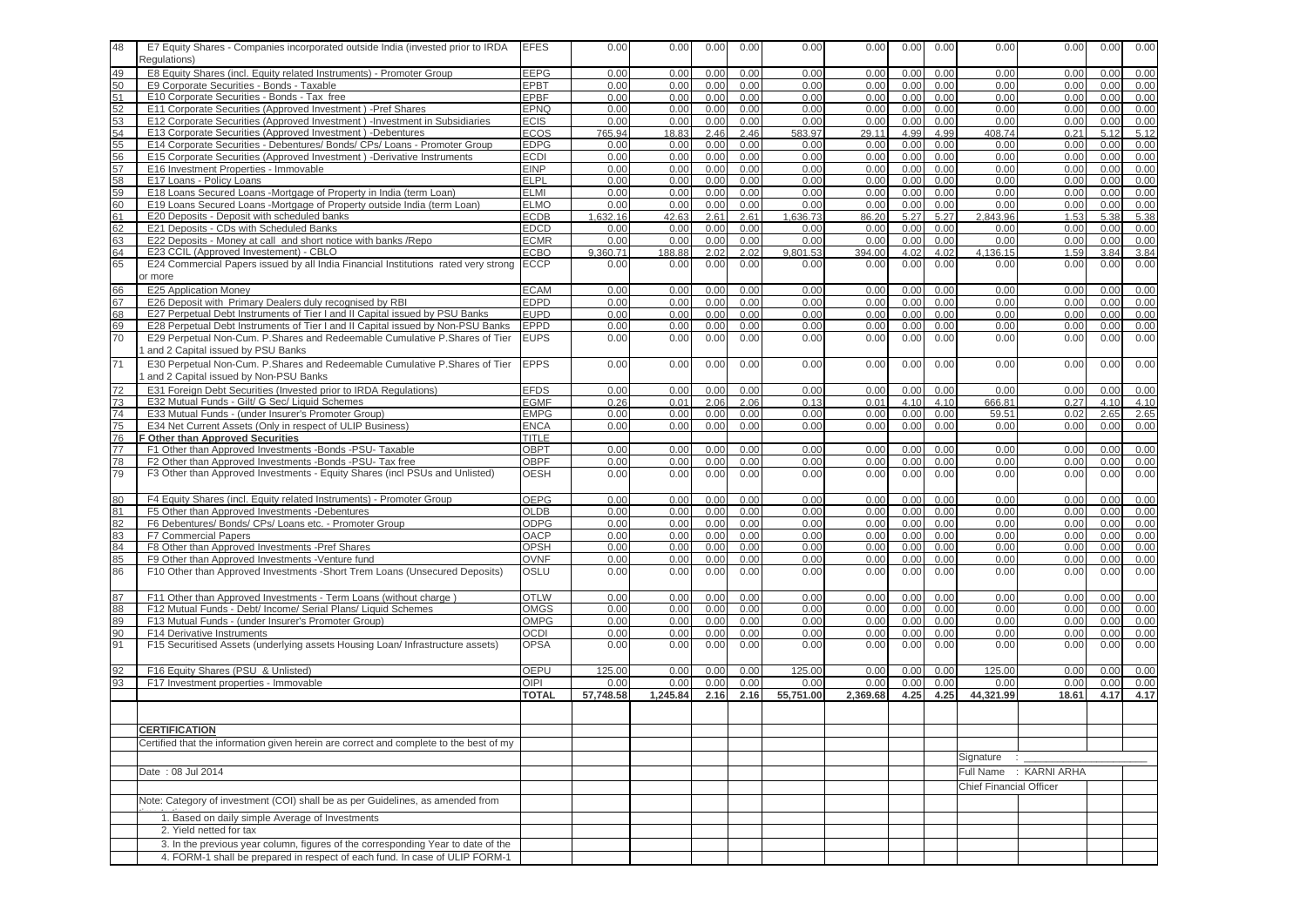|                       | FORM L-34-YIELD ON INVESTMENTS-1                                                                                                  |                            |                                 |                   |                  |               |                  |                                                    |               |               |                      |                             |               |               |
|-----------------------|-----------------------------------------------------------------------------------------------------------------------------------|----------------------------|---------------------------------|-------------------|------------------|---------------|------------------|----------------------------------------------------|---------------|---------------|----------------------|-----------------------------|---------------|---------------|
|                       | Form 1                                                                                                                            |                            |                                 |                   |                  |               |                  |                                                    |               |               |                      |                             |               |               |
|                       | (Read with Regulation 10)                                                                                                         |                            |                                 |                   |                  |               |                  |                                                    |               |               |                      |                             |               |               |
|                       | Name of the Insurer : IndiaFirst Life Insurance Company Limited                                                                   |                            |                                 |                   |                  |               |                  |                                                    |               |               |                      |                             |               |               |
|                       | Registration Number: 143 Dated 05th Nov 2009                                                                                      |                            |                                 |                   |                  |               |                  |                                                    |               |               |                      |                             |               |               |
|                       |                                                                                                                                   |                            |                                 |                   |                  |               |                  |                                                    |               |               |                      |                             |               |               |
|                       | Statement as on :30 Sep 2014                                                                                                      |                            |                                 |                   |                  |               |                  | Name of the Fund: PENSION AND GEN ANNUITY BUSINESS |               |               |                      |                             |               |               |
|                       |                                                                                                                                   |                            |                                 |                   |                  |               |                  |                                                    |               |               |                      |                             |               |               |
|                       | <b>Periodicity of Submission: Quarterly</b>                                                                                       |                            |                                 |                   |                  |               |                  |                                                    |               |               |                      | Rs. in Lakhs                |               |               |
| No.                   | <b>Category of Investment</b>                                                                                                     |                            | <b>Category Current Quarter</b> |                   |                  |               |                  | Year To Date(Current Year)                         |               |               |                      | Year to date(Previous Year) |               |               |
|                       |                                                                                                                                   | Code                       |                                 |                   |                  |               |                  |                                                    |               |               |                      |                             |               |               |
|                       |                                                                                                                                   |                            | <b>Investment</b>               | Income on         | <b>Gross Net</b> |               | Investment       | Income on                                          | Gross Net     |               | Investment Income on |                             | <b>Gross</b>  | <b>Net</b>    |
|                       |                                                                                                                                   |                            |                                 | <b>Investment</b> | Yield Yield      |               |                  | <b>Investment</b>                                  | Yield         | Yield         |                      | <b>Investment</b>           | Yield         | Yield         |
|                       |                                                                                                                                   |                            | (Rs)                            | (Rs)              | $\frac{0}{0}$    | $\frac{0}{6}$ | (Rs)             | (Rs)                                               | $\frac{0}{0}$ | $\frac{0}{c}$ | (Rs)                 | (Rs)                        | $\frac{0}{0}$ | $\frac{0}{0}$ |
|                       | <b>A Central Government Securities</b>                                                                                            | TITI F                     |                                 |                   |                  |               |                  |                                                    |               |               |                      |                             |               |               |
|                       | A1 Central Government Bonds                                                                                                       | CGSB                       | 129.771.80                      | 2,790.48          | 2.15             | 2.15          | 115,855.95       | 5,046.12                                           | 4.36          | 4.36          | 44,994.91            | 2.111.00                    | 4.69          | 4.69          |
|                       | A2 Special Deposits                                                                                                               | CSPD                       | 0.00                            | 0.00              | 0.00             | 0.00          | 0.00             | 0.00                                               | 0.00          | 0.00          | 0.00                 | 0.00                        | 0.00          | 0.00          |
|                       | A3 Deposit under Sec 7 of Insurance Act, 1938                                                                                     | <b>CDSS</b>                | 0.00                            | 0.00              | 0.00             | 0.00          | 0.00             | 0.00                                               | 0.00          | 0.00          | 0.00                 | 0.00                        | 0.00          | 0.00          |
|                       | A4 Treasury Bills                                                                                                                 | CTRB                       | 4.999.41                        | 2.37              | 0.05             | 0.05          | 13,726.17        | 267.61                                             | 1.95          | 1.95          | 4,253.00             | 103.00                      | 2.42          | 2.42          |
|                       | <b>B Government Securities / Other Approved Securities</b>                                                                        | <b>TITLE</b>               |                                 |                   |                  |               |                  |                                                    |               |               |                      |                             |               |               |
|                       | B1 Central Government Guaranteed Loans/ Special/ Non-SLR Bonds<br>B2 State Government Bonds/ Development Loans                    | CGSL<br><b>SGGB</b>        | 9,508.75<br>0.00                | 174.05<br>0.00    | 1.83<br>0.00     | 1.83<br>0.00  | 9,508.75<br>0.00 | 174.05<br>0.00                                     | 1.83<br>0.00  | 1.83<br>0.00  | 0.00<br>0.00         | 0.00<br>0.00                | 0.00<br>0.00  | 0.00<br>0.00  |
|                       | B3 State Government Guaranteed Loans                                                                                              | <b>SGGL</b>                | 40,975.63                       | 868.86            | 2.12             | 2.12          | 40,548.03        | 1,813.65                                           | 4.47          | 4.47          | 33,368.86            | 1,981.00                    | 5.94          | 5.94          |
| 10                    | B4 Other Approved Securities (excluding Infrastructure Investments)                                                               | SGOA                       | 0.00                            | 0.00              | 0.00             | 0.00          | 0.00             | 0.00                                               | 0.00          | 0.00          | 0.00                 | 0.00                        | 0.00          | 0.00          |
| 11                    | <b>B5 Guaranteed Equity</b>                                                                                                       | SGGE                       | 0.00                            | 0.00              | 0.00             | 0.00          | 0.00             | 0.00                                               | 0.00          | 0.00          | 0.00                 | 0.00                        | 0.00          | 0.00          |
| 12                    | C Housing and Loans to State Govt for housing and fire fighting equipment                                                         | <b>TITLE</b>               |                                 |                   |                  |               |                  |                                                    |               |               |                      |                             |               |               |
| 13                    | C1 Loans to State Govt. for Housing                                                                                               | <b>HLSH</b>                | 0.00                            | 0.00              | 0.00             | 0.00          | 0.00             | 0.00                                               | 0.00          | 0.00          | 0.00                 | 0.00                        | 0.00          | 0.00          |
| 14                    | C2 Loans to State Govt. for Fire Fighting Equipments                                                                              | <b>HLSF</b>                | 0.00                            | 0.00              | 0.00             | 0.00          | 0.00             | 0.00                                               | 0.00          | 0.00          | 0.00                 | 0.00                        | 0.00          | 0.00          |
| 15                    | C3 Term Loan - HUDCO/NHB/Institutions accredited by NHB                                                                           | <b>HTLH</b>                | 0.00                            | 0.00              | 0.00             | 0.00          | 0.00             | 0.00                                               | 0.00          | 0.00          | 0.00                 | 0.00                        | 0.00          | 0.00          |
| 16                    | C4 Commercial Papers - NHB/Institutions accredited by NHB                                                                         | <b>HTLN</b>                | 0.00                            | 0.00              | 0.00             | 0.00          | 0.00             | 0.00                                               | 0.00          | 0.00          | 0.00                 | 0.00                        | 0.00          | 0.00          |
| 17<br>18              | C5 Housing - Securitised Assets (Approved Investment)<br>C6 Bonds/ Debentures/ CPs/ Loans - Promotor Group                        | <b>HMBS</b><br><b>HDPG</b> | 0.00<br>0.00                    | 0.00<br>0.00      | 0.00<br>0.00     | 0.00<br>0.00  | 0.00<br>0.00     | 0.00<br>0.00                                       | 0.00<br>0.00  | 0.00<br>0.00  | 0.00<br>0.00         | 0.00<br>0.00                | 0.00<br>0.00  | 0.00<br>0.00  |
| 19                    | C7 Bonds/Debentures issued by HUDCO                                                                                               | <b>HTHD</b>                | 0.00                            | 0.00              | 0.00             | 0.00          | 0.00             | 0.00                                               | 0.00          | 0.00          | 0.00                 | 0.00                        | 0.00          | 0.00          |
| 20                    | C8 Bonds/Debentures issued by NHB/ Institutions accredited by NHB                                                                 | <b>HTDN</b>                | 45.526.60                       | 1.115.42          | 2.45             | 2.45          | 42.106.77        | 2.040.44                                           | 4.85          | 4.85          | 940.26<br>16.        | 794.00                      | 4.69          | 4.69          |
| 21                    | C9 Bonds/Debentures issued by Authority constituted under any Housing/Building scheme                                             | <b>HTDA</b>                | 0.00                            | 0.00              | 0.00             | 0.00          | 0.00             | 0.00                                               | 0.00          | 0.00          | 0.00                 | 0.00                        | 0.00          | 0.00          |
|                       | approved by Central/State/any Authority or Body constituted by Central/State Act.                                                 |                            |                                 |                   |                  |               |                  |                                                    |               |               |                      |                             |               |               |
| 22                    | C10 Bonds/Debentures issued by HUDCO                                                                                              | <b>HFHD</b>                | 0.00                            | 0.00              | 0.00             | 0.00          | 0.00             | 0.00                                               | 0.00          | 0.00          | 0.00                 | 0.00                        | 0.00          | 0.00          |
| 23                    | C11 Bonds/Debentures issued by NHB/ Institutions accredited by NHB                                                                | <b>HFDN</b>                | 0.00                            | 0.00              | 0.00             | 0.00          | 0.00             | 0.00                                               | 0.00          | 0.00          | 0.00                 | 0.00                        | 0.00          | 0.00          |
| 24                    | C12 Bonds/Debentures issued by Authority constituted under any Housing/Building scheme                                            | <b>HFDA</b>                | 0.00                            | 0.00              | 0.00             | 0.00          | 0.00             | 0.00                                               | 0.00          | 0.00          | 0.00                 | 0.00                        | 0.00          | 0.00          |
|                       | approved by Central/State/any Authority or Body constituted by Central/State Act.                                                 |                            |                                 |                   |                  |               |                  |                                                    |               |               |                      |                             |               |               |
| 25                    | D Infrastructure Investments                                                                                                      | <b>TITLE</b>               |                                 |                   |                  |               |                  |                                                    |               |               |                      |                             |               |               |
| 26                    | D1 Infrastructure - Other Approved Securities                                                                                     | <b>ISAS</b>                | 0.00                            | 0.00              | 0.00             | 0.00          | 0.00             | 0.00                                               | 0.00          | 0.00          | 0.00                 | 0.00                        | 0.00          | 0.00          |
| 27                    | D2 Infrastructure - PSU - Equity shares - Quoted                                                                                  | <b>ITPE</b>                | 0.00                            | 0.00              | 0.00             | 0.00          | 0.00             | 0.00                                               | 0.00          | 0.00          | 0.00                 | 0.00                        | 0.00          | 0.00          |
| 28<br>29              | D3 Infrastructure - Corporate Securities - Equity shares - Quoted<br>D4 Infrastructure - PSU - Equity Shares - Unquoted           | <b>ITCE</b><br><b>IENQ</b> | 0.00<br>0.00                    | 0.00<br>0.00      | 0.00<br>0.00     | 0.00<br>0.00  | 0.00<br>0.00     | 0.00<br>0.00                                       | 0.00<br>0.00  | 0.00<br>0.00  | 0.00<br>0.00         | 0.00<br>0.00                | 0.00<br>0.00  | 0.00<br>0.00  |
| 30                    | D5 Infrastructure - Equity and Equity Related Instruments (Promoter Group)                                                        | <b>IEUQ</b>                | 0.00                            | 0.00              | 0.00             | 0.00          | 0.00             | 0.00                                               | 0.00          | 0.00          | 0.00                 | 0.00                        | 0.00          | 0.00          |
| 31                    | D6 Infrastructure - Equity and Equity Related Instruments (Promoter Group)                                                        | <b>IEPG</b>                | 0.00                            | 0.00              | 0.00             | 0.00          | 0.00             | 0.00                                               | 0.00          | 0.00          | 0.00                 | 0.00                        | 0.00          | 0.00          |
| 32                    | D7 Infrastructure - Securitised Assets (Approved)                                                                                 | <b>IESA</b>                | 0.00                            | 0.00              | 0.00             | 0.00          | 0.00             | 0.00                                               | 0.00          | 0.00          | 0.00                 | 0.00                        | 0.00          | 0.00          |
| 33                    | D8 Infrastructure - Debenture/ Bonds/ CPs/ Loans - Promoter Group                                                                 | <b>IDPG</b>                | 0.00                            | 0.00              | 0.00             | 0.00          | 0.00             | 0.00                                               | 0.00          | 0.00          | 0.00                 | 0.00                        | 0.00          | 0.00          |
| 34                    | D9 Infrastructure - PSU - Debentures/ Bonds                                                                                       | <b>IPTD</b>                | 56,989.47                       | 1,353.69          | 2.38             | 2.38          | 55,879.06        | 2,647.83                                           | 4.74          | 4.74          | 26,890.09            | 1,340.00                    | 4.98          | 4.98          |
| 35                    | D10 Infrastructure - PSU - CPs                                                                                                    | <b>IPCP</b>                | 0.00                            | 0.00              | 0.00             | 0.00          | 0.00             | 0.00                                               | 0.00          | 0.00          | 0.00                 | 0.00                        | 0.00          | 0.00          |
| 36                    | D11 Infrastructure - Other Corporate Securities- Debentures/ Bonds                                                                | <b>ICTD</b>                | 5.193.34                        | 119.83            | 2.31             | 2.31          | 5.209.81         | 239.06                                             | 4.59          | 4.59          | 5,138.90             | 252.00                      | 4.90          | 4.90          |
| $\overline{37}$<br>38 | D12 Infrastructure - Other Corporate Securities - CPs<br>D13 Infrastructure - Term Loans (with Charge)                            | <b>ICCP</b><br><b>ILWC</b> | 0.00<br>0.00                    | 0.00<br>0.00      | 0.00<br>0.00     | 0.00<br>0.00  | 0.00<br>0.00     | 0.00<br>0.00                                       | 0.00<br>0.00  | 0.00<br>0.00  | 397.71<br>0.00       | 5.00<br>0.00                | 1.26<br>0.00  | 1.26          |
| 39                    | D14 Infrastructure - PSU - Debentures/ Bonds                                                                                      | <b>IPFD</b>                | 0.00                            | 0.00              | 0.00             | 0.00          | 0.00             | 0.00                                               | 0.00          | 0.00          | 0.00                 | 0.00                        | 0.00          | 0.00<br>0.00  |
| 40                    | D15 Infrastructure - Other Corporate Securities - Debentures/ Bonds                                                               | <b>ICFD</b>                | 0.00                            | 0.00              | 0.00             | 0.00          | 0.00             | 0.00                                               | 0.00          | 0.00          | 0.00                 | 0.00                        | 0.00          | 0.00          |
| 41                    | E Approved Investment Subject To Exposure Norms                                                                                   | TITLE                      |                                 |                   |                  |               |                  |                                                    |               |               |                      |                             |               |               |
| 42                    | E1 PSU - (Approved Investment)-Equity Shares quoted                                                                               | EAEQ                       | 0.00                            | 0.00              | 0.00             | 0.00          | 0.00             | 0.00                                               | 0.00          | 0.00          | 241.54               | 1.00                        | 0.41          | 0.41          |
| 43                    | E2 Corporate Securities (Approved Investment) - Equity Shares (ordinary)-Quoted                                                   | EACE                       | 0.00                            | 0.00              | 0.00             | 0.00          | 0.00             | 0.00                                               | 0.00          | 0.00          | 1,738.98             | 66.00                       | 3.80          | 3.80          |
| 44                    | E3 PSU-(Approved Investments) - Equity Shares - quoted                                                                            | <b>ETPE</b>                | 0.00                            | 0.00              | 0.00             | 0.00          | 0.00             | 0.00                                               | 0.00          | 0.00          | 0.00                 | 0.00                        | 0.00          | 0.00          |
| 45                    | E4 Corporate Securities (Approved Investment) - Equity Shares - Quoted                                                            | ETCE                       | 0.00                            | 0.00              | 0.00             | 0.00          | 0.00             | 0.00                                               | 0.00          | 0.00          | 0.00                 | 0.00                        | 0.00          | 0.00          |
| 46                    | E5 Corporate Securities (Approved Investment) - Equity Unquoted                                                                   | EENQ                       | 0.00                            | 0.00              | 0.00             | 0.00          | 0.00             | 0.00                                               | 0.00          | 0.00          | 0.00                 | 0.00                        | 0.00          | 0.00          |
| 47<br>48              | E6 PSU - Equity Shares - Unquoted<br>E7 Equity Shares - Companies incorporated outside India (invested prior to IRDA Regulations) | EEUQ<br><b>EFES</b>        | 0.00                            | 0.00              | 0.00<br>0.00     | 0.00<br>0.00  | 0.00<br>0.00     | 0.00                                               | 0.00<br>0.00  | 0.00          | 0.00                 | 0.00<br>0.00                | 0.00          | 0.00          |
|                       |                                                                                                                                   |                            | 0.00                            | 0.00              |                  |               |                  | 0.00                                               |               | 0.00          | 0.00                 |                             | 0.00          | 0.00          |
| 49                    | E8 Equity Shares (incl. Equity related Instruments) - Promoter Group                                                              | <b>EEPG</b>                | 0.00                            | 0.00              | 0.00             | 0.00          | 0.00             | 0.00                                               | 0.00          | 0.00          | 0.00                 | 0.00                        | 0.00          | 0.00          |
|                       |                                                                                                                                   |                            |                                 |                   |                  |               |                  |                                                    |               |               |                      |                             |               |               |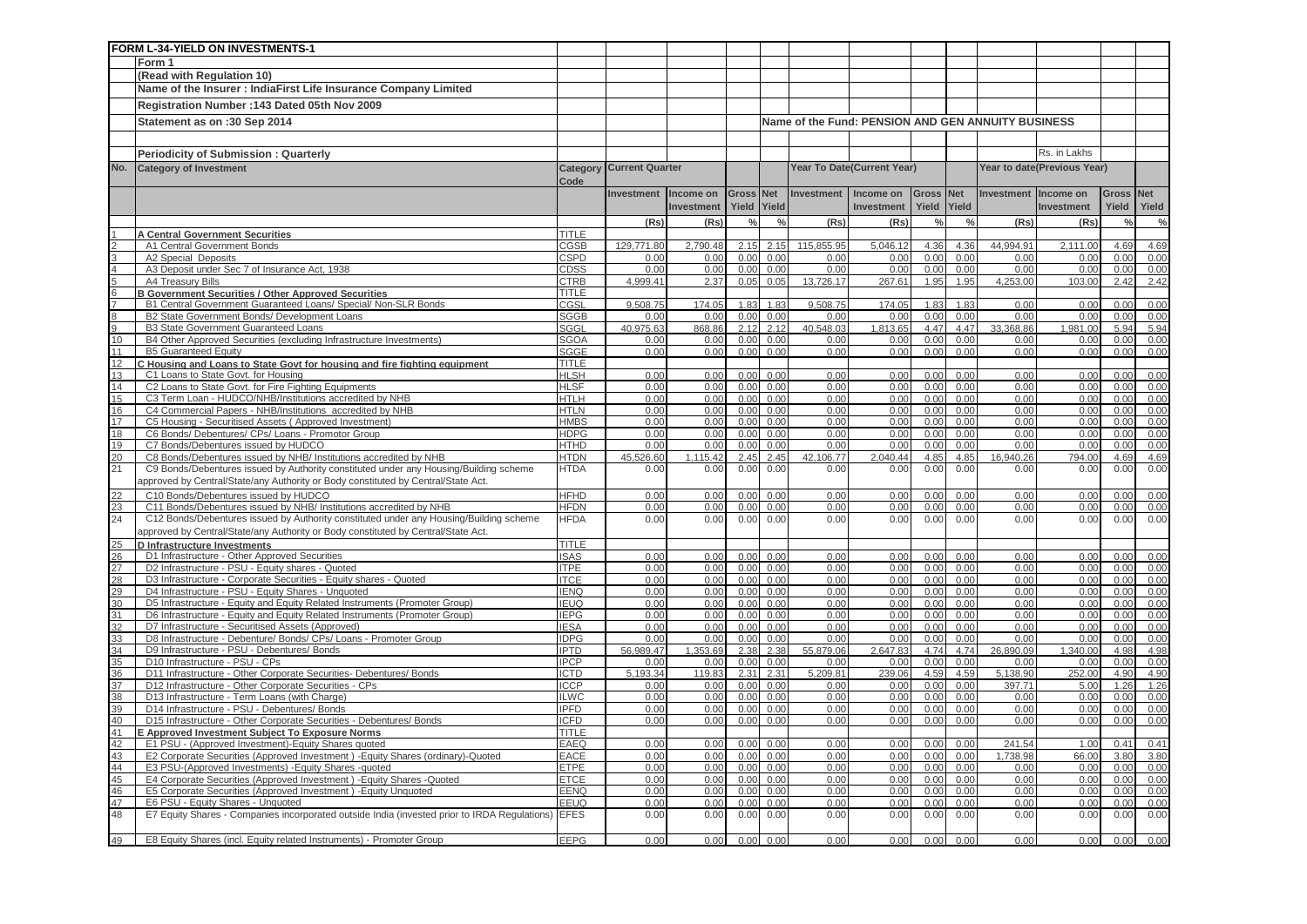| 50              | E9 Corporate Securities - Bonds - Taxable                                                        | <b>EPBT</b>  | 2.003.88   | 51.01    | 2.55 | 2.55 | 2.003.97   | 101.59    | 5.07 | 5.07 | 2.004.52                       | 100.00                 | 4.99 | 4.99 |
|-----------------|--------------------------------------------------------------------------------------------------|--------------|------------|----------|------|------|------------|-----------|------|------|--------------------------------|------------------------|------|------|
| 51              | E10 Corporate Securities - Bonds - Tax free                                                      | <b>EPBF</b>  | 0.00       | 0.00     | 0.00 | 0.00 | 0.00       | 0.00      | 0.00 | 0.00 | 0.00                           | 0.00                   | 0.00 | 0.00 |
| 52              | E11 Corporate Securities (Approved Investment) -Pref Shares                                      | <b>EPNQ</b>  | 0.00       | 0.00     | 0.00 | 0.00 | 0.00       | 0.00      | 0.00 | 0.00 | 0.00                           | 0.00                   | 0.00 | 0.00 |
| 53              | E12 Corporate Securities (Approved Investment) -Investment in Subsidiaries                       | <b>ECIS</b>  | 0.00       | 0.00     | 0.00 | 0.00 | 0.00       | 0.00      | 0.00 | 0.00 | 0.00                           | 0.00                   | 0.00 | 0.00 |
| 54              | E13 Corporate Securities (Approved Investment) -Debentures                                       | <b>ECOS</b>  | 29.409.21  | 689.90   | 2.35 | 2.35 | 27.666.56  | 1.290.36  | 4.66 | 4.66 | 21.842.68                      | 1.088.00               | 4.98 | 4.98 |
|                 |                                                                                                  |              |            |          |      |      |            |           |      |      |                                |                        |      |      |
| 55              | E14 Corporate Securities - Debentures/ Bonds/ CPs/ Loans - Promoter Group                        | <b>EDPG</b>  | 0.00       | 0.00     | 0.00 | 0.00 | 0.00       | 0.00      | 0.00 | 0.00 | 0.00                           | 0.00                   | 0.00 | 0.00 |
| 56              | E15 Corporate Securities (Approved Investment) -Derivative Instruments                           | <b>ECDI</b>  | 0.00       | 0.00     | 0.00 | 0.00 | 0.00       | 0.00      | 0.00 | 0.00 | 0.00                           | 0.00                   | 0.00 | 0.00 |
| 57              | E16 Investment Properties - Immovable                                                            | <b>EINP</b>  | 0.00       | 0.00     | 0.00 | 0.00 | 0.00       | 0.00      | 0.00 | 0.00 | 0.00                           | 0.00                   | 0.00 | 0.00 |
| 58              | E17 Loans - Policy Loans                                                                         | <b>ELPL</b>  | 0.00       | 0.00     | 0.00 | 0.00 | 0.00       | 0.00      | 0.00 | 0.00 | 0.00                           | 0.00                   | 0.00 | 0.00 |
| 59              | E18 Loans Secured Loans -Mortgage of Property in India (term Loan)                               | <b>ELMI</b>  | 0.00       | 0.00     | 0.00 | 0.00 | 0.00       | 0.00      | 0.00 | 0.00 | 0.00                           | 0.00                   | 0.00 | 0.00 |
| 60              | E19 Loans Secured Loans -Mortgage of Property outside India (term Loan)                          | <b>ELMO</b>  | 0.00       | 0.00     | 0.00 | 0.00 | 0.00       | 0.00      | 0.00 | 0.00 | 0.00                           | 0.00                   | 0.00 | 0.00 |
| 61              | E20 Deposits - Deposit with scheduled banks                                                      | <b>ECDB</b>  | 4.588.57   | 129.59   | 2.82 | 2.82 | 4.763.25   | 263.24    | 5.53 | 5.53 | 6,776.17                       | 353.00                 | 5.21 | 5.21 |
| 62              | E21 Deposits - CDs with Scheduled Banks                                                          | <b>EDCD</b>  | 0.00       | 0.00     | 0.00 | 0.00 | 0.00       | 0.00      | 0.00 | 0.00 | 0.00                           | 0.00                   | 0.00 | 0.00 |
| 63              | E22 Deposits - Money at call and short notice with banks /Repo                                   | <b>ECMR</b>  | 0.00       | 0.00     | 0.00 | 0.00 | 0.00       | 0.00      | 0.00 | 0.00 | 0.00                           | 0.00                   | 0.00 | 0.00 |
| 64              | E23 CCIL (Approved Investement) - CBLO                                                           | <b>ECBO</b>  | 20,924.82  | 428.24   | 2.05 | 2.05 | 24,814.36  | 1,007.73  | 4.06 | 4.06 | 15,352.49                      | 603.00                 | 3.93 | 3.93 |
| 65              | E24 Commercial Papers issued by all India Financial Institutions rated very strong or more       | <b>ECCP</b>  | 0.00       | 0.00     | 0.00 | 0.00 | 0.00       | 0.00      | 0.00 | 0.00 | 0.00                           | 0.00                   | 0.00 | 0.00 |
|                 |                                                                                                  |              |            |          |      |      |            |           |      |      |                                |                        |      |      |
|                 |                                                                                                  |              |            |          |      |      |            |           |      |      |                                |                        |      |      |
| 66              | E25 Application Money                                                                            | <b>ECAM</b>  | 0.00       | 0.00     | 0.00 | 0.00 | 0.00       | 0.00      | 0.00 | 0.00 | 1,000.00                       | 0.00                   | 0.00 | 0.00 |
| 67              | E26 Deposit with Primary Dealers duly recognised by RBI                                          | <b>EDPD</b>  | 0.00       | 0.00     | 0.00 | 0.00 | 0.00       | 0.00      | 0.00 | 0.00 | 0.00                           | 0.00                   | 0.00 | 0.00 |
| 68              | E27 Perpetual Debt Instruments of Tier I and II Capital issued by PSU Banks                      | <b>EUPD</b>  | 0.00       | 0.00     | 0.00 | 0.00 | 0.00       | 0.00      | 0.00 | 0.00 | 0.00                           | 0.00                   | 0.00 | 0.00 |
| 69              | E28 Perpetual Debt Instruments of Tier I and II Capital issued by Non-PSU Banks                  | <b>EPPD</b>  | 0.00       | 0.00     | 0.00 | 0.00 | 0.00       | 0.00      | 0.00 | 0.00 | 0.00                           | 0.00                   | 0.00 | 0.00 |
| 70              | E29 Perpetual Non-Cum. P.Shares and Redeemable Cumulative P.Shares of Tier 1 and 2               | <b>EUPS</b>  | 0.00       | 0.00     | 0.00 | 0.00 | 0.00       | 0.00      | 0.00 | 0.00 | 0.00                           | 0.00                   | 0.00 | 0.00 |
|                 | Capital issued by PSU Banks                                                                      |              |            |          |      |      |            |           |      |      |                                |                        |      |      |
| $\overline{71}$ | E30 Perpetual Non-Cum. P.Shares and Redeemable Cumulative P.Shares of Tier 1 and 2               | <b>EPPS</b>  | 0.00       | 0.00     | 0.00 | 0.00 | 0.00       | 0.00      | 0.00 | 0.00 | 0.00                           | 0.00                   | 0.00 | 0.00 |
|                 | Capital issued by Non-PSU Banks                                                                  |              |            |          |      |      |            |           |      |      |                                |                        |      |      |
|                 |                                                                                                  |              |            |          |      |      |            |           |      |      |                                |                        |      |      |
| 72              | E31 Foreign Debt Securities (Invested prior to IRDA Regulations)                                 | <b>EFDS</b>  | 0.00       | 0.00     | 0.00 | 0.00 | 0.00       | 0.00      | 0.00 | 0.00 | 0.00                           | 0.00                   | 0.00 | 0.00 |
| 73              | E32 Mutual Funds - Gilt/ G Sec/ Liquid Schemes                                                   | <b>EGMF</b>  | 5.629.60   | 123.62   | 2.20 | 2.20 | 6.899.30   | 215.45    | 3.12 | 3.12 | 4,604.38                       | 109.00                 | 2.37 | 2.37 |
| 74              | E33 Mutual Funds - (under Insurer's Promoter Group)                                              | <b>EMPG</b>  | 0.00       | 0.00     | 0.00 | 0.00 | 0.00       | 0.00      | 0.00 | 0.00 | 1,544.50                       | 37.00                  | 2.40 | 2.40 |
| 75              | E34 Net Current Assets (Only in respect of ULIP Business)                                        | <b>ENCA</b>  | 0.00       | 0.00     | 0.00 | 0.00 | 0.00       | 0.00      | 0.00 | 0.00 | 0.00                           | 0.00                   | 0.00 | 0.00 |
| 76              | F Other than Approved Securities                                                                 | TITLE        |            |          |      |      |            |           |      |      |                                |                        |      |      |
| 77              | F1 Other than Approved Investments -Bonds -PSU- Taxable                                          | <b>OBPT</b>  | 0.00       | 0.00     | 0.00 | 0.00 | 0.00       | 0.00      | 0.00 | 0.00 | 0.00                           | 0.00                   | 0.00 | 0.00 |
| 78              | F2 Other than Approved Investments -Bonds -PSU- Tax free                                         | <b>OBPF</b>  | 0.00       | 0.00     | 0.00 | 0.00 | 0.00       | 0.00      | 0.00 | 0.00 | 0.00                           | 0.00                   | 0.00 | 0.00 |
| 79              | F3 Other than Approved Investments - Equity Shares (incl PSUs and Unlisted)                      | <b>OESH</b>  | 0.00       | 0.00     | 0.00 | 0.00 | 0.00       | 0.00      | 0.00 | 0.00 | 0.00                           | 0.00                   | 0.00 | 0.00 |
| 80              | F4 Equity Shares (incl. Equity related Instruments) - Promoter Group                             | <b>OEPG</b>  | 0.00       | 0.00     | 0.00 | 0.00 | 0.00       | 0.00      | 0.00 | 0.00 | 0.00                           | 0.00                   | 0.00 | 0.00 |
| 81              | F5 Other than Approved Investments -Debentures                                                   | <b>OLDB</b>  | 0.00       | 0.00     | 0.00 | 0.00 | 0.00       | 0.00      | 0.00 | 0.00 | 0.00                           | 0.00                   | 0.00 | 0.00 |
| 82              | F6 Debentures/ Bonds/ CPs/ Loans etc. - Promoter Group                                           | ODPG         | 0.00       | 0.00     | 0.00 | 0.00 | 0.00       | 0.00      | 0.00 | 0.00 | 0.00                           | 0.00                   | 0.00 | 0.00 |
| 83              | F7 Commercial Papers                                                                             | <b>OACP</b>  | 0.00       | 0.00     | 0.00 | 0.00 | 0.00       | 0.00      | 0.00 | 0.00 | 0.00                           | 0.00                   | 0.00 | 0.00 |
| 84              | F8 Other than Approved Investments -Pref Shares                                                  | <b>OPSH</b>  | 0.00       | 0.00     | 0.00 | 0.00 | 0.00       | 0.00      | 0.00 | 0.00 | 0.00                           | 0.00                   | 0.00 | 0.00 |
|                 |                                                                                                  |              |            |          |      |      |            |           |      |      |                                |                        |      |      |
| 85              | F9 Other than Approved Investments -Venture fund                                                 | <b>OVNF</b>  | 0.00       | 0.00     | 0.00 | 0.00 | 0.00       | 0.00      | 0.00 | 0.00 | 0.00                           | 0.00                   | 0.00 | 0.00 |
| 86              | F10 Other than Approved Investments -Short Trem Loans (Unsecured Deposits)                       | OSLU         | 0.00       | 0.00     | 0.00 | 0.00 | 0.00       | 0.00      | 0.00 | 0.00 | 0.00                           | 0.00                   | 0.00 | 0.00 |
| 87              | F11 Other than Approved Investments - Term Loans (without charge)                                | <b>OTLW</b>  | 0.00       | 0.00     | 0.00 | 0.00 | 0.00       | 0.00      | 0.00 | 0.00 | 0.00                           | 0.00                   | 0.00 | 0.00 |
| 88              | F12 Mutual Funds - Debt/ Income/ Serial Plans/ Liquid Schemes                                    | <b>OMGS</b>  | 0.00       | 0.00     | 0.00 | 0.00 | 0.00       | 0.00      | 0.00 | 0.00 | 0.00                           | 0.00                   | 0.00 | 0.00 |
| 89              | F13 Mutual Funds - (under Insurer's Promoter Group)                                              | <b>OMPG</b>  | 0.00       | 0.00     | 0.00 | 0.00 | 0.00       | 0.00      | 0.00 | 0.00 | 0.00                           | 0.00                   | 0.00 | 0.00 |
| 90              | F14 Derivative Instruments                                                                       | <b>OCDI</b>  | 0.00       | 0.00     | 0.00 | 0.00 | 0.00       | 0.00      | 0.00 | 0.00 | 0.00                           | 0.00                   | 0.00 | 0.00 |
| 91              | F15 Securitised Assets (underlying assets Housing Loan/ Infrastructure assets)                   | OPSA         | 0.00       | 0.00     | 0.00 | 0.00 | 0.00       | 0.00      | 0.00 | 0.00 | 0.00                           | 0.00                   | 0.00 | 0.00 |
| 92              | F16 Equity Shares (PSU & Unlisted)                                                               | <b>OEPU</b>  | 0.00       | 0.00     | 0.00 | 0.00 | 0.00       | 0.00      | 0.00 | 0.00 | 0.00                           | 0.00                   | 0.00 | 0.00 |
| 93              | F17 Investment properties - Immovable                                                            | OIPI         | 0.00       | 0.00     | 0.00 | 0.00 | 0.00       | 0.00      | 0.00 | 0.00 | 0.00                           | 0.00                   | 0.00 | 0.00 |
|                 |                                                                                                  | <b>TOTAL</b> | 355,521.08 | 7,847.06 | 2.21 | 2.21 | 348,981.98 | 15,107.14 | 4.33 |      | 4.33 187,089.00                | 8,943.00               | 4.78 | 4.78 |
|                 |                                                                                                  |              |            |          |      |      |            |           |      |      |                                |                        |      |      |
|                 |                                                                                                  |              |            |          |      |      |            |           |      |      |                                |                        |      |      |
|                 | <b>CERTIFICATION</b>                                                                             |              |            |          |      |      |            |           |      |      |                                |                        |      |      |
|                 | Certified that the information given herein are correct and complete to the best of my knowledge |              |            |          |      |      |            |           |      |      |                                |                        |      |      |
|                 |                                                                                                  |              |            |          |      |      |            |           |      |      |                                |                        |      |      |
|                 |                                                                                                  |              |            |          |      |      |            |           |      |      | Signature                      | ÷.                     |      |      |
|                 | Date: 08 Jul 2014                                                                                |              |            |          |      |      |            |           |      |      |                                | Full Name : KARNI ARHA |      |      |
|                 |                                                                                                  |              |            |          |      |      |            |           |      |      | <b>Chief Financial Officer</b> |                        |      |      |
|                 |                                                                                                  |              |            |          |      |      |            |           |      |      |                                |                        |      |      |
|                 |                                                                                                  |              |            |          |      |      |            |           |      |      |                                |                        |      |      |
|                 | Note: Category of investment (COI) shall be as per Guidelines, as amended from time to time      |              |            |          |      |      |            |           |      |      |                                |                        |      |      |
|                 | 1. Based on daily simple Average of Investments                                                  |              |            |          |      |      |            |           |      |      |                                |                        |      |      |
|                 | 2. Yield netted for tax                                                                          |              |            |          |      |      |            |           |      |      |                                |                        |      |      |
|                 |                                                                                                  |              |            |          |      |      |            |           |      |      |                                |                        |      |      |
|                 | 3. In the previous year column, figures of the corresponding Year to date of the previous        |              |            |          |      |      |            |           |      |      |                                |                        |      |      |
|                 | 4. FORM-1 shall be prepared in respect of each fund. In case of ULIP FORM-1 shall be             |              |            |          |      |      |            |           |      |      |                                |                        |      |      |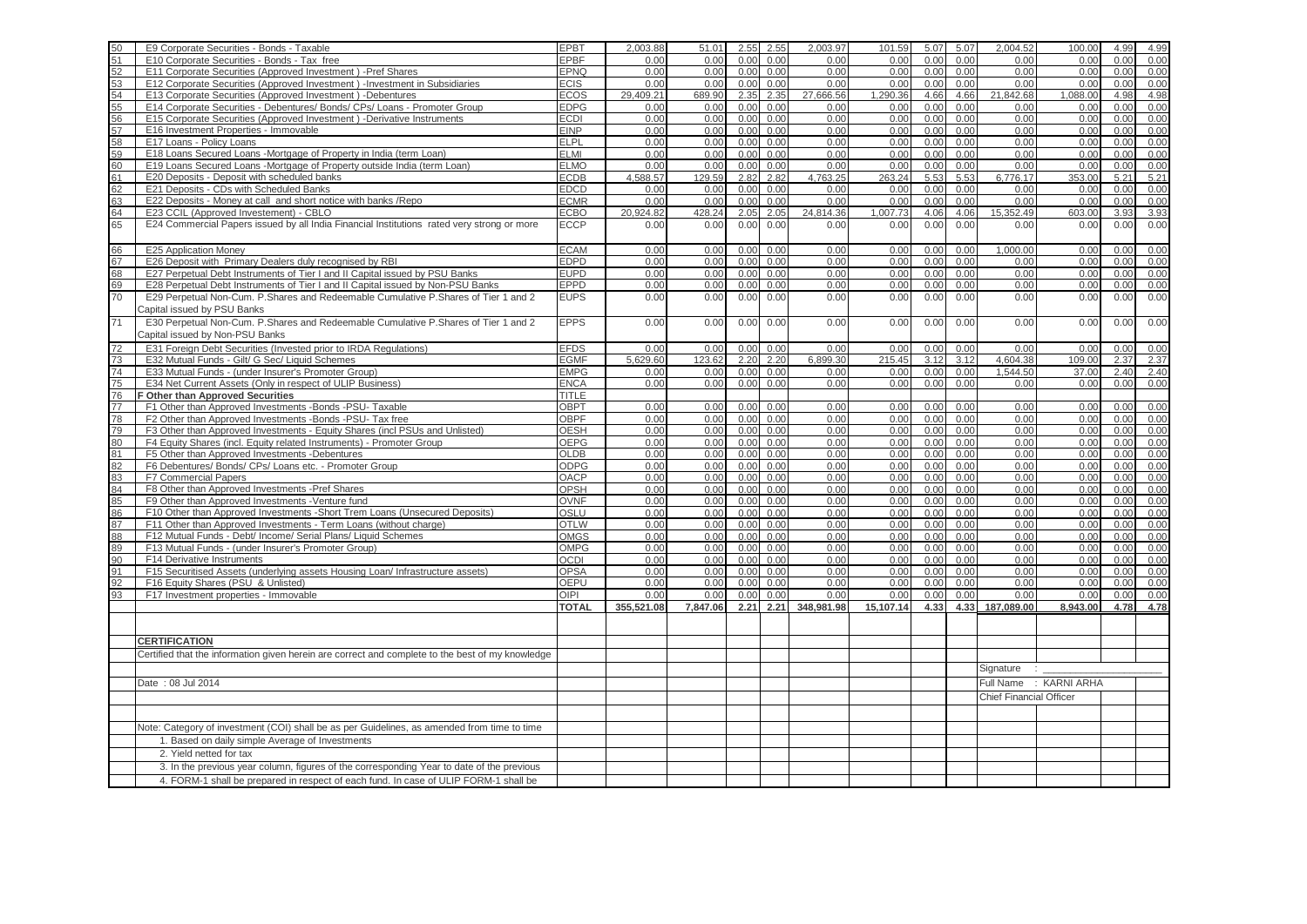|                                  | Form 1                                                                                                                           |                             |                   |                        |                  |              |                        |                            |                  |               |              |                             |               |                |
|----------------------------------|----------------------------------------------------------------------------------------------------------------------------------|-----------------------------|-------------------|------------------------|------------------|--------------|------------------------|----------------------------|------------------|---------------|--------------|-----------------------------|---------------|----------------|
|                                  | (Read with Regulation 10)                                                                                                        |                             |                   |                        |                  |              |                        |                            |                  |               |              |                             |               |                |
|                                  | Name of the Insurer : IndiaFirst Life Insurance Company Limited                                                                  |                             |                   |                        |                  |              |                        |                            |                  |               |              |                             |               |                |
|                                  | Registration Number: 143 Dated 05th Nov 2009                                                                                     |                             |                   |                        |                  |              |                        |                            |                  |               |              |                             |               |                |
|                                  |                                                                                                                                  |                             |                   |                        |                  |              |                        |                            |                  |               |              |                             |               |                |
|                                  | Statement as on :30 Sep 2014                                                                                                     |                             |                   |                        |                  |              | Name of the Fund: ULIP |                            |                  |               |              |                             |               |                |
|                                  |                                                                                                                                  |                             |                   |                        |                  |              |                        |                            |                  |               |              |                             |               |                |
|                                  | <b>Periodicity of Submission: Quarterly</b>                                                                                      |                             |                   |                        |                  |              |                        |                            |                  |               |              | Rs. in Lakhs                |               |                |
| No.                              | <b>Category of Investment</b>                                                                                                    | <b>Category</b>             |                   | <b>Current Quarter</b> |                  |              |                        | Year To Date(Current Year) |                  |               |              | Year to date(Previous Year) |               |                |
|                                  |                                                                                                                                  | Code                        |                   |                        |                  |              |                        |                            |                  |               |              |                             |               |                |
|                                  |                                                                                                                                  |                             | <b>Investment</b> | Income on              | <b>Gross Net</b> |              | <b>Investment</b>      | Income on                  | <b>Gross Net</b> |               | Investment   | Income on                   | <b>Gross</b>  | <b>Net</b>     |
|                                  |                                                                                                                                  |                             |                   | <b>Investment</b>      | Yield            | Yield        |                        | Investment                 | Yield Yield      |               |              | <b>Investment</b>           | Yield         | Yield          |
|                                  |                                                                                                                                  |                             | (Rs)              | (Rs)                   | $\frac{0}{0}$    | $\%$         | (Rs)                   | (Rs)                       | $\frac{0}{0}$    | $\frac{0}{0}$ | (Rs)         | (Rs)                        | $\frac{0}{0}$ | $\%$           |
|                                  | <b>A Central Government Securities</b>                                                                                           | <b>TITLE</b>                |                   |                        |                  |              |                        |                            |                  |               |              |                             |               |                |
|                                  | A1 Central Government Bonds                                                                                                      | CGSB                        | 40.445.37         | 1,020.45               | 2.52             | 2.52         | 38,365.50              | 2,479.25                   | 6.46             | 6.46          | 28.428.42    | (803.34)                    | (2.83)        | (2.83)         |
| $\frac{2}{3}$                    | A2 Special Deposits                                                                                                              | CSPD                        | 0.00              | 0.00                   | 0.00             | 0.00         | 0.00                   | 0.00                       | 0.00             | 0.00          | 0.00         | 0.00                        | 0.00          | 0.00           |
|                                  | A3 Deposit under Sec 7 of Insurance Act, 1938                                                                                    | <b>CDSS</b>                 | 0.00              | 0.00                   | 0.00             | 0.00         | 0.00                   | 0.00                       | 0.00             | 0.00          | 0.00         | 0.00                        | 0.00          | 0.00           |
| ო<br>დ                           | A4 Treasury Bills                                                                                                                | <b>CTRB</b>                 | 18,796.60         | 398.90                 | 2.12             | 2.12         | 16,197.85              | 683.06                     | 4.22             | 4.22          | 2,416.86     | 115.15                      | 4.76          | 4.76           |
|                                  | <b>B Government Securities / Other Approved Securities</b>                                                                       | TITLE                       |                   |                        |                  |              |                        |                            |                  |               |              |                             |               |                |
| $\overline{7}$<br>$\overline{8}$ | B1 Central Government Guaranteed Loans/ Special/ Non-SLR Bonds<br>B2 State Government Bonds/ Development Loans                   | CGSL                        | 5,788.09<br>0.00  | 177.81                 | 3.07<br>0.00     | 3.07         | 5,788.09               | 177.81                     | 3.07             | 3.07<br>0.00  | 0.00<br>0.00 | 0.00<br>0.00                | 0.00<br>0.00  | 0.00           |
| 9                                | <b>B3 State Government Guaranteed Loans</b>                                                                                      | <b>SGGB</b><br><b>SGGL</b>  | 3,386.17          | 0.00<br>78.29          | 2.31             | 0.00<br>2.31 | 0.00<br>3,363.78       | 0.00<br>242.51             | 0.00<br>7.21     | 7.21          | 3,280.87     | (106.01)                    | (3.23)        | 0.00<br>(3.23) |
| 10                               | B4 Other Approved Securities (excluding Infrastructure Investments)                                                              | <b>SGOA</b>                 | 0.00              | 0.00                   | 0.00             | 0.00         | 0.00                   | 0.00                       | 0.00             | 0.00          | 0.00         | 0.00                        | 0.00          | 0.00           |
| 11                               | <b>B5 Guaranteed Equity</b>                                                                                                      | <b>SGGE</b>                 | 0.00              | 0.00                   | 0.00             | 0.00         | 0.00                   | 0.00                       | 0.00             | 0.00          | 0.00         | 0.00                        | 0.00          | 0.00           |
| 12                               | C Housing and Loans to State Govt for housing and fire fighting equipment                                                        | <b>TITLE</b>                |                   |                        |                  |              |                        |                            |                  |               |              |                             |               |                |
| 13                               | C1 Loans to State Govt. for Housing                                                                                              | <b>HLSH</b>                 | 0.00              | 0.00                   | 0.00             | 0.00         | 0.00                   | 0.00                       | 0.00             | 0.00          | 0.00         | 0.00                        | 0.00          | 0.00           |
| 14                               | C2 Loans to State Govt. for Fire Fighting Equipments                                                                             | <b>HLSF</b>                 | 0.00              | 0.00                   | 0.00             | 0.00         | 0.00                   | 0.00                       | 0.00             | 0.00          | 0.00         | 0.00                        | 0.00          | 0.00           |
| 15                               | C3 Term Loan - HUDCO/NHB/Institutions accredited by NHB                                                                          | <b>HTLH</b>                 | 0.00              | 0.00                   | 0.00             | 0.00         | 0.00                   | 0.00                       | 0.00             | 0.00          | 0.00         | 0.00                        | 0.00          | 0.00           |
| 16                               | C4 Commercial Papers - NHB/Institutions accredited by NHB                                                                        | <b>HTLN</b>                 | 0.00              | 0.00                   | 0.00             | 0.00         | 0.00                   | 0.00                       | 0.00             | 0.00          | 0.00         | 0.00                        | 0.00          | 0.00           |
| 17                               | C5 Housing - Securitised Assets (Approved Investment)                                                                            | <b>HMBS</b>                 | 0.00              | 0.00                   | 0.00             | 0.00         | 0.00                   | 0.00                       | 0.00             | 0.00          | 0.00         | 0.00                        | 0.00          | 0.00           |
| 18<br>19                         | C6 Bonds/ Debentures/ CPs/ Loans - Promotor Group<br>C7 Bonds/Debentures issued by HUDCO                                         | <b>HDPG</b><br><b>HTHD</b>  | 0.00<br>0.00      | 0.00<br>0.00           | 0.00<br>0.00     | 0.00<br>0.00 | 0.00<br>0.00           | 0.00<br>0.00               | 0.00<br>0.00     | 0.00<br>0.00  | 0.00<br>0.00 | 0.00<br>0.00                | 0.00<br>0.00  | 0.00<br>0.00   |
|                                  | C8 Bonds/Debentures issued by NHB/ Institutions accredited by NHB                                                                | <b>HTDN</b>                 | 11,311.14         | 277.91                 | 2.46             | 2.46         | 10,955.27              | 628.55                     | 5.74             | 5.74          | 9,457.93     | 211.91                      | 2.24          | 2.24           |
| $\frac{20}{21}$                  | C9 Bonds/Debentures issued by Authority constituted under any Housing/Building                                                   | <b>HTDA</b>                 | 0.00              | 0.00                   | 0.00             | 0.00         | 0.00                   | 0.00                       | 0.00             | 0.00          | 0.00         | 0.00                        | 0.00          | 0.00           |
|                                  | scheme approved by Central/State/any Authority or Body constituted by Central/State                                              |                             |                   |                        |                  |              |                        |                            |                  |               |              |                             |               |                |
|                                  | Act.                                                                                                                             |                             |                   |                        |                  |              |                        |                            |                  |               |              |                             |               |                |
| 22                               | C10 Bonds/Debentures issued by HUDCO                                                                                             | <b>HFHD</b>                 | 0.00              | 0.00                   | 0.00             | 0.00         | 0.00                   | 0.00                       | 0.00             | 0.00          | 0.00         | 0.00                        | 0.00          | 0.00           |
| 23                               | C11 Bonds/Debentures issued by NHB/ Institutions accredited by NHB                                                               | <b>HFDN</b>                 | 0.00              | 0.00                   | 0.00             | 0.00         | 0.00                   | 0.00                       | 0.00             | 0.00          | 0.00         | 0.00                        | 0.00          | 0.00           |
| 24                               | C12 Bonds/Debentures issued by Authority constituted under any Housing/Building                                                  | <b>HFDA</b>                 | 0.00              | 0.00                   | 0.00             | 0.00         | 0.00                   | 0.00                       | 0.00             | 0.00          | 0.00         | 0.00                        | 0.00          | 0.00           |
|                                  | scheme approved by Central/State/any Authority or Body constituted by Central/State                                              |                             |                   |                        |                  |              |                        |                            |                  |               |              |                             |               |                |
|                                  | Act.                                                                                                                             |                             |                   |                        |                  |              |                        |                            |                  |               |              |                             |               |                |
| 25                               | <b>D</b> Infrastructure Investments                                                                                              | TITLE                       |                   |                        |                  |              |                        |                            |                  |               |              |                             |               |                |
| 26                               | D1 Infrastructure - Other Approved Securities                                                                                    | <b>ISAS</b>                 | 0.00              | 0.00                   | 0.00             | 0.00         | 0.00                   | 0.00                       | 0.00             | 0.00          | 0.00         | 0.00                        | 0.00          | 0.00           |
| 27                               | D2 Infrastructure - PSU - Equity shares - Quoted                                                                                 | <b>ITPE</b>                 | 1,286.55          | (73.36)                | (5.70)           | (5.70)       | 1,246.44               | 299.96                     | 24.07            | 24.07         | 1,802.55     | (272.20)                    | (15.10)       | (15.10)        |
| 28                               | D3 Infrastructure - Corporate Securities - Equity shares - Quoted                                                                | <b>ITCE</b>                 | 1,978.00          | 66.41                  | 3.36             | 3.36         | 1,832.16               | 231.86                     | 12.65            | 12.65         | 1,512.97     | (595.22)                    | (39.34)       | (39.34)        |
| 29<br>30                         | D4 Infrastructure - PSU - Equity Shares - Unquoted<br>D5 Infrastructure - Equity and Equity Related Instruments (Promoter Group) | <b>IENQ</b>                 | 0.00<br>0.00      | 0.00                   | 0.00<br>0.00     | 0.00<br>0.00 | 0.00<br>0.00           | 0.00<br>0.00               | 0.00<br>0.00     | 0.00<br>0.00  | 0.00<br>0.00 | 0.00                        | 0.00<br>0.00  | 0.00<br>0.00   |
| 31                               | D6 Infrastructure - Equity and Equity Related Instruments (Promoter Group)                                                       | <b>IEUQ</b><br><b>IEPG</b>  | 0.00              | 0.00<br>0.00           | 0.00             | 0.00         | 0.00                   | 0.00                       | 0.00             | 0.00          | 0.00         | 0.00<br>0.00                | 0.00          | 0.00           |
| 32                               | D7 Infrastructure - Securitised Assets (Approved)                                                                                | <b>IESA</b>                 | 0.00              | 0.00                   | 0.00             | 0.00         | 0.00                   | 0.00                       | 0.00             | 0.00          | 0.00         | 0.00                        | 0.00          | 0.00           |
| 33                               | D8 Infrastructure - Debenture/ Bonds/ CPs/ Loans - Promoter Group                                                                | <b>IDPG</b>                 | 0.00              | 0.00                   | 0.00             | 0.00         | 0.00                   | 0.00                       | 0.00             | 0.00          | 0.00         | 0.00                        | 0.00          | 0.00           |
| 34                               | D9 Infrastructure - PSU - Debentures/ Bonds                                                                                      | <b>IPTD</b>                 | 12.515.24         | 308.25                 | 2.46             | 2.46         | 11.881.03              | 741.77                     | 6.24             | 6.24          | 8.295.69     | 77.88                       | 0.94          | 0.94           |
| 35                               | D10 Infrastructure - PSU - CPs                                                                                                   | <b>IPCP</b>                 | 0.00              | 0.00                   | 0.00             | 0.00         | 0.00                   | 0.00                       | 0.00             | 0.00          | 0.00         | 0.00                        | 0.00          | 0.00           |
| 36                               | D11 Infrastructure - Other Corporate Securities- Debentures/ Bonds                                                               | <b>ICTD</b>                 | 2,604.35          | 77.40                  | 2.97             | 2.97         | 2,317.66               | 143.20                     | 6.18             | 6.18          | 2,555.25     | 65.47                       | 2.56          | 2.56           |
| 37                               | D12 Infrastructure - Other Corporate Securities - CPs                                                                            | <b>ICCP</b>                 | 0.00              | 0.00                   | 0.00             | 0.00         | 0.00                   | 0.00                       | 0.00             | 0.00          | 596.56       | 7.03                        | 1.18          | 1.18           |
| 38                               | D13 Infrastructure - Term Loans (with Charge)                                                                                    | <b>ILWC</b>                 | 0.00              | 0.00                   | 0.00             | 0.00         | 0.00                   | 0.00                       | 0.00             | 0.00          | 0.00         | 0.00                        | 0.00          | 0.00           |
| 39<br>40                         | D14 Infrastructure - PSU - Debentures/ Bonds                                                                                     | <b>IPFD</b>                 | 0.00              | 0.00                   | 0.00             | 0.00         | 0.00                   | 0.00                       | 0.00             | 0.00          | 0.00         | 0.00                        | 0.00          | 0.00           |
| 41                               | D15 Infrastructure - Other Corporate Securities - Debentures/ Bonds<br>E Approved Investment Subject To Exposure Norms           | <b>ICFD</b><br><b>TITLE</b> | 0.00              | 0.00                   | 0.00             | 0.00         | 0.00                   | 0.00                       | 0.00             | 0.00          | 0.00         | 0.00                        | 0.00          | 0.00           |
| 42                               | E1 PSU - (Approved Investment)-Equity Shares quoted                                                                              | EAEQ                        | 21,047.60         | (1,668.36)             | (7.93)           | (7.93)       | 20,046.16              | 4,629.91                   | 23.10            | 23.10         | 15,753.76    | (1,738.97)                  | (11.04)       | (11.04)        |
| 43                               | E2 Corporate Securities (Approved Investment) - Equity Shares (ordinary)-Quoted                                                  | EACE                        | 150,062.37        | 10,798.84              | 7.20             | 7.20         | 143,355.19             | 27,018.20                  | 18.85            | 18.85         | 102,592.91   | 6,358.73                    | 6.20          | 6.20           |
|                                  |                                                                                                                                  |                             |                   |                        |                  |              |                        |                            |                  |               |              |                             |               |                |
| 44                               | E3 PSU-(Approved Investments) - Equity Shares - quoted                                                                           | <b>ETPE</b>                 | 0.00              | 0.00                   | 0.00             | 0.00         | 0.00                   | 0.00                       | 0.00             | 0.00          | 0.00         | 0.00                        | 0.00          | 0.00           |
| 45                               | E4 Corporate Securities (Approved Investment) - Equity Shares - Quoted                                                           | <b>ETCE</b>                 | 0.00              | 0.00                   | 0.00             | 0.00         | 0.00                   | 0.00                       | 0.00             | 0.00          | 0.00         | 0.00                        | 0.00          | 0.00           |
| 46                               | E5 Corporate Securities (Approved Investment) - Equity Unquoted                                                                  | <b>EENQ</b>                 | 0.00              | 0.00                   | 0.00             | 0.00         | 0.00                   | 0.00                       | 0.00             | 0.00          | 0.00         | 0.00                        | 0.00          | 0.00           |
| 47                               | E6 PSU - Equity Shares - Unquoted                                                                                                | <b>EEUQ</b>                 | 0.00              | 0.00                   | 0.00             | 0.00         | 0.00                   | 0.00                       | 0.00             | 0.00          | 0.00         | 0.00                        | 0.00          | 0.00           |
| 48                               | E7 Equity Shares - Companies incorporated outside India (invested prior to IRDA                                                  | <b>EFES</b>                 | 0.00              | 0.00                   | 0.00             | 0.00         | 0.00                   | 0.00                       | 0.00             | 0.00          | 0.00         | 0.00                        | 0.00          | 0.00           |
|                                  | Regulations)                                                                                                                     |                             |                   |                        |                  |              |                        |                            |                  |               |              |                             |               |                |